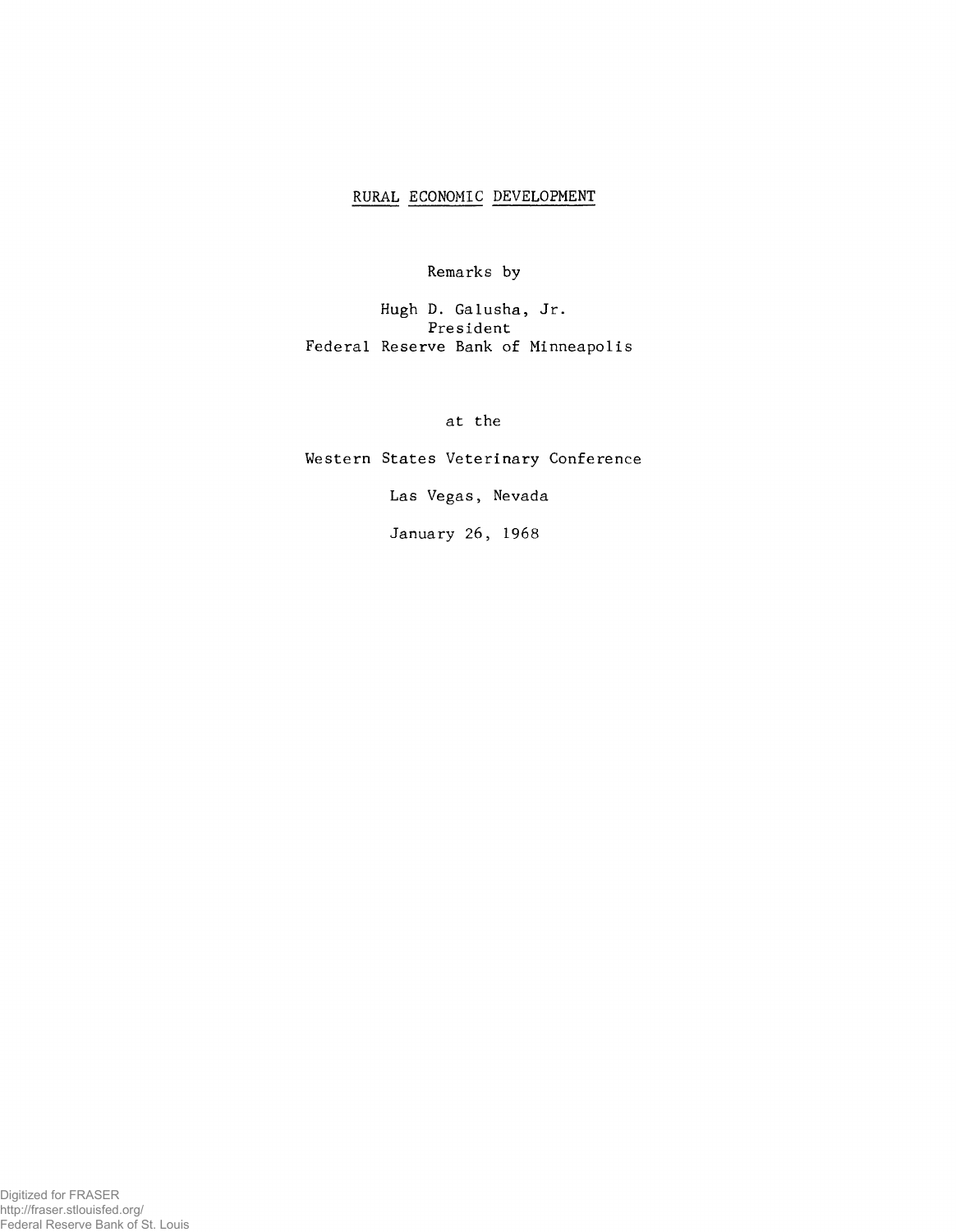## RURAL ECONOMIC DEVELOPMENT

**Hugh D. Galusha, Jr.**

**When Don Shaffner invited me a year ago to speak to you, I accepted** readily. He is a friend of many years' standing, and in a former career of **mine had been a valued client. And a year is a long time. The topic, too, is an appealing one to a Federal Reserve banker coming from a six-state district that includes states counted in a population distribution sense among the most rural in the United States. I must admit to some uneasiness when the program arrived and I read some of the seminar titles, very few of** which I understood even remotely. I was comforted, though, by the president's message which referred to the three R's -- rest, relaxation, and **restoration. For those of you who would prefer a topic more immediately consistent with the restoration part of your program as he defined it, you may utilize the next twenty-five minutes as part of your rest and relaxation, and catch up on your sleep -- which, after being in Las Vegas for a week, you probably need desperately.**

**Instead of talking about rural economic development as if it were an isolated subject, I would like to talk about it as part of the total U. S. scene - - a scene composed of city and country. The relationship of city and country economic development is the essence of the new concept of ruralurban balance. This concept is an appealing one in its implication that no single segment of this country can be considered alone. Our history is replete with examples of programs launched at social and economic problems without regard to the impact these programs are bound to have on other sectors.**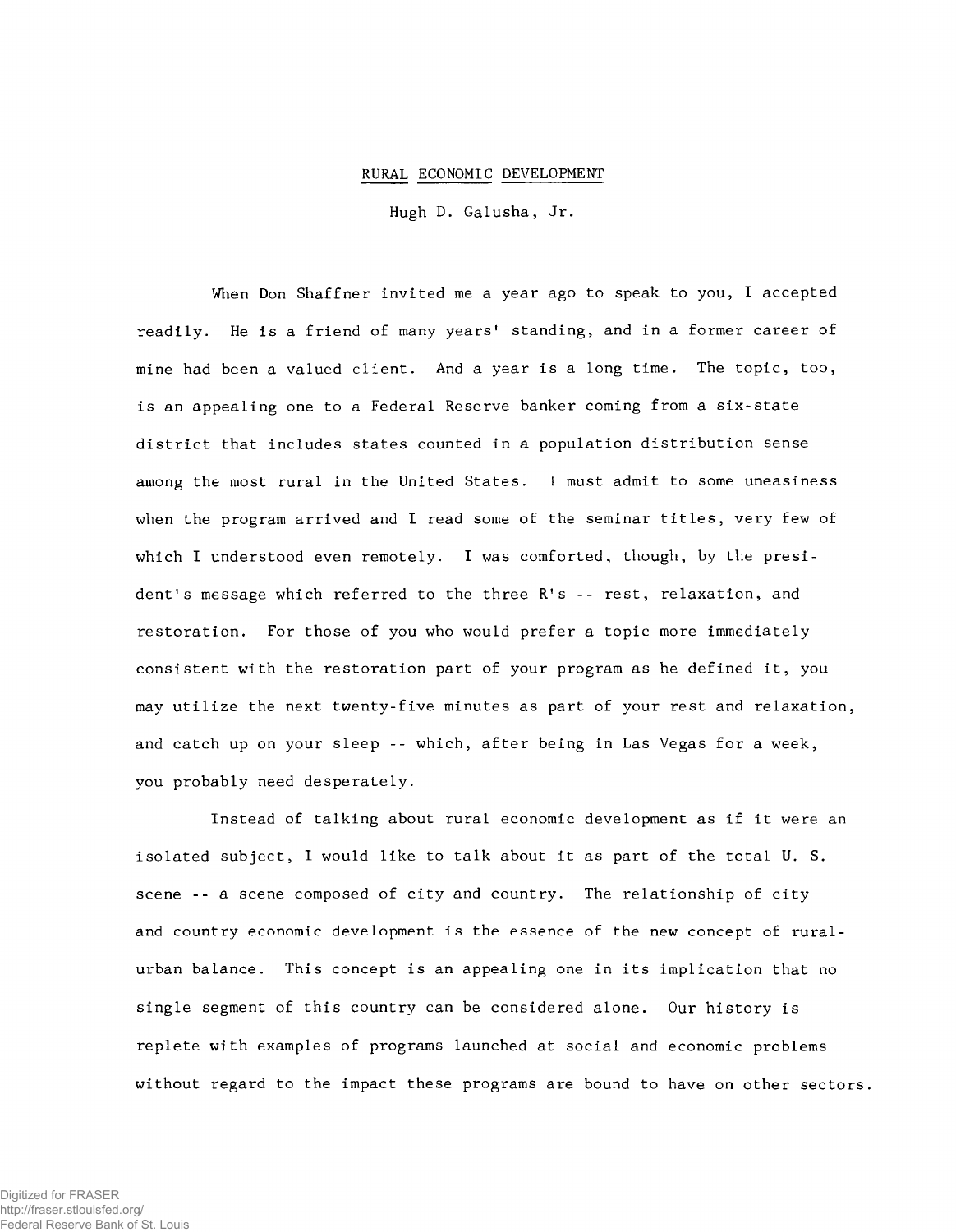**In solving one economic problem, a host of new ones -- often worse -- are frequently created for the next generation; leading one writer to the exasperated comment that what we really need is a moratorium on solutions. There are ecological relationships in social and economic environments, and an artificial change injected into these environments can be as catastrophic to the balance of a society, as in a biologic sense an artificial change can be to the balance of nature. Just as in the biologic community there inevitably follows a period of readjustment of the species until a new equilibrium is reached, so there follows a period of tension, dislocation, and often plain human misery, until new points of balance are found in the changed economic and social environments.**

**A case can be made, for example, that the ghetto is in substantial measure the result of attacks on agricultural problems. The land grant colleges and U. S. agricultural policies may have succeeded too well in increasing the efficiency and productivity of U. S. agriculture, for one of the by-products has been the obsolescence of a large part of our rural population, who once found employment on farms -- either their own now-too- sma l1 units, or on someone else's.**

**Out-migration from the rural areas into the cities has been an individual response for many. Unfortunately this has not always been a solution either for the individual or for society. Local governmental structures, adequate for the last century, are showing a distressing tendency to come apart at the seams faced with the pressures of continuous population expansion. Projected into even the near term future, the costs of providing adequate social services are horrendous to contemplate -- truly, the task of making the city a hospitable place to live is a staggering one.**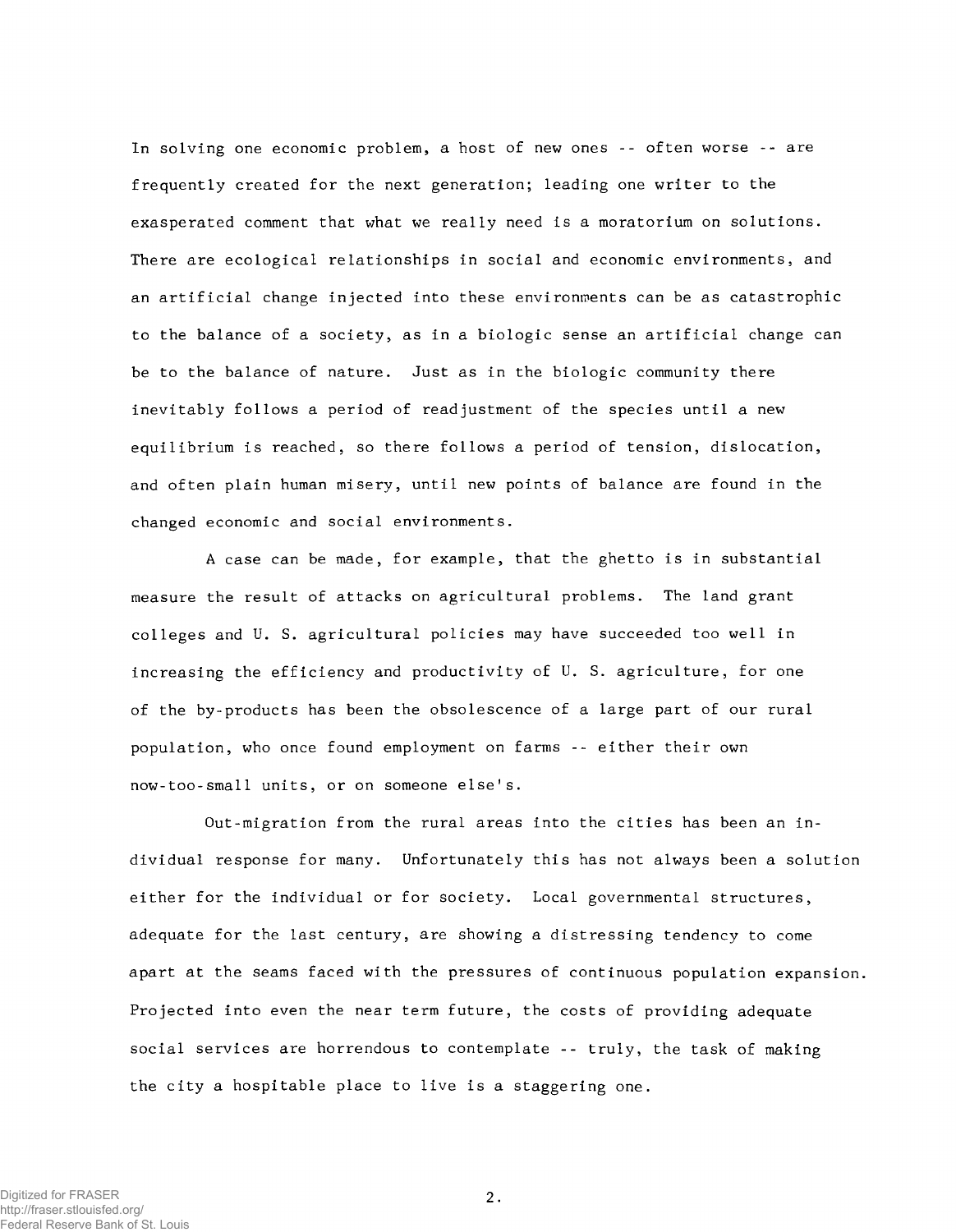**The out-migration has hardly been a solution for the rural community either. The loss of a population base in the countryside around the small town has dislocated the fragile balance between the social services the town supplied the larger area and its own economic vitality; so in response to different pressures perhaps, but the same reasons, these rural communities, like their urban counterparts, are having their own problems providing adequate services to their populations.**

**It requires no straining of reason to observe that while the economic adjustment process we are going through may be solving some problems, it is also creating other, dire ones in a geometric progression both of numbers and severity. Out of the public soul-searching these problems have prompted has emerged the rural-urban balance concept as an element of public policy. This solution in simplified terms calls for the stemming of the migration flow, if not the actual reversal of that flow, from the rural areas into the cities through the absorption of the labor pool in rural areas brought about by the decentralization of industry. This would, it is argued, have the effect of 1) relieving the population pressures of cities and giving them time to alleviate their current problems, and 2) providing an economic stimulus to the rural areas. A final and central premise of this concept is that both public and private policy investment decisions should be guided** so as to achieve a rural-urban balance. This last point is new and different. **In recent times, there are some indications that natural economic forces have, in slow fashion, acted to decentralize industry and to a minor extent disperse the population. What the rural-urban balance concept suggests is that this shift toward decentralization should be actively sought or even accelerated.**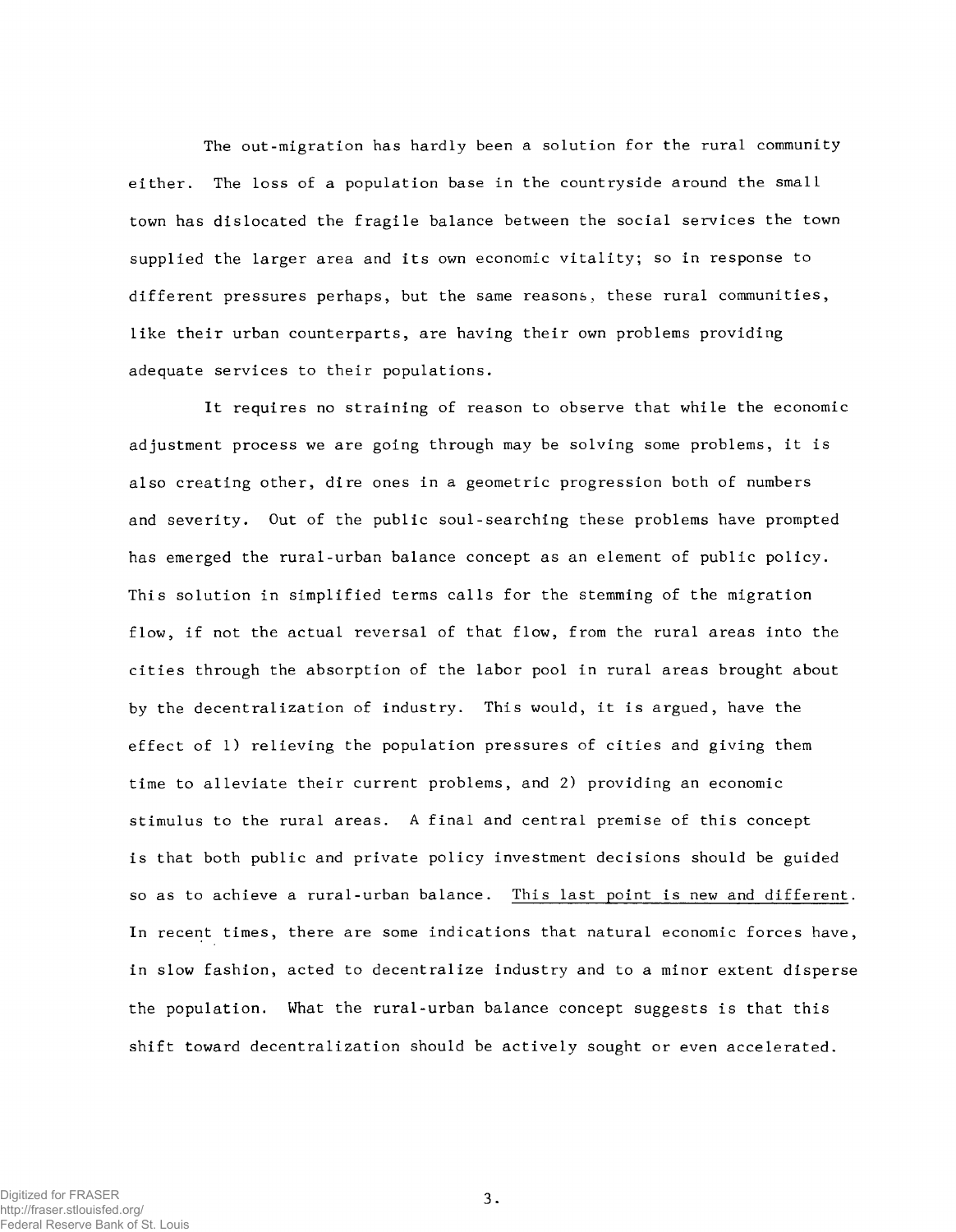**The "balance11, then, implies an evening out, throughout the entire nation, of the burdens and benefits of the growing urbanized society.**

**The achievement of this balance has been gaining acceptance as a legitimate goal of national policy. In the last six months, several high level meetings have been held to develop some of the implications of such a goal. They have been truly ecumenical efforts of agriculture and business leaders, with the presence and leadership of Secretaries Freeman, Wirtz and Trowbridge to indicate the total concern of the federal government.**

**When described in the way that I have just done, the concept of ruralurban balance is one that can generate enthusiasm; but when we look at it realistically we learn that it must be handled with care. In the first place, the concept is obviously not a cure-all for many of the current problems in either the major cities or the rural areas. Nor can it be expected to be much more than a long-run solution to a limited number of problems. Secondly, and more important, the sense of the rural-urban balance** involves us in a new adventure with which our country has had little ex**perience; that is, the purposeful redistribution of resources -- both capital and human. When we start putting valves in economic pipelines, the ecological warning I started with has a special significance.**

**There are many limitations on how far we can push the idea of achieving balance. The rapid growth of the major metropolitan centers did not happen by accident. Growth reflects in major part, good, sound economic forces: locational advantages, resources, markets, intra- and inter-industry relationships. In short, the many things necessary for economic efficiency were operative in the development of our cities, and they will continue to be operative in the future.**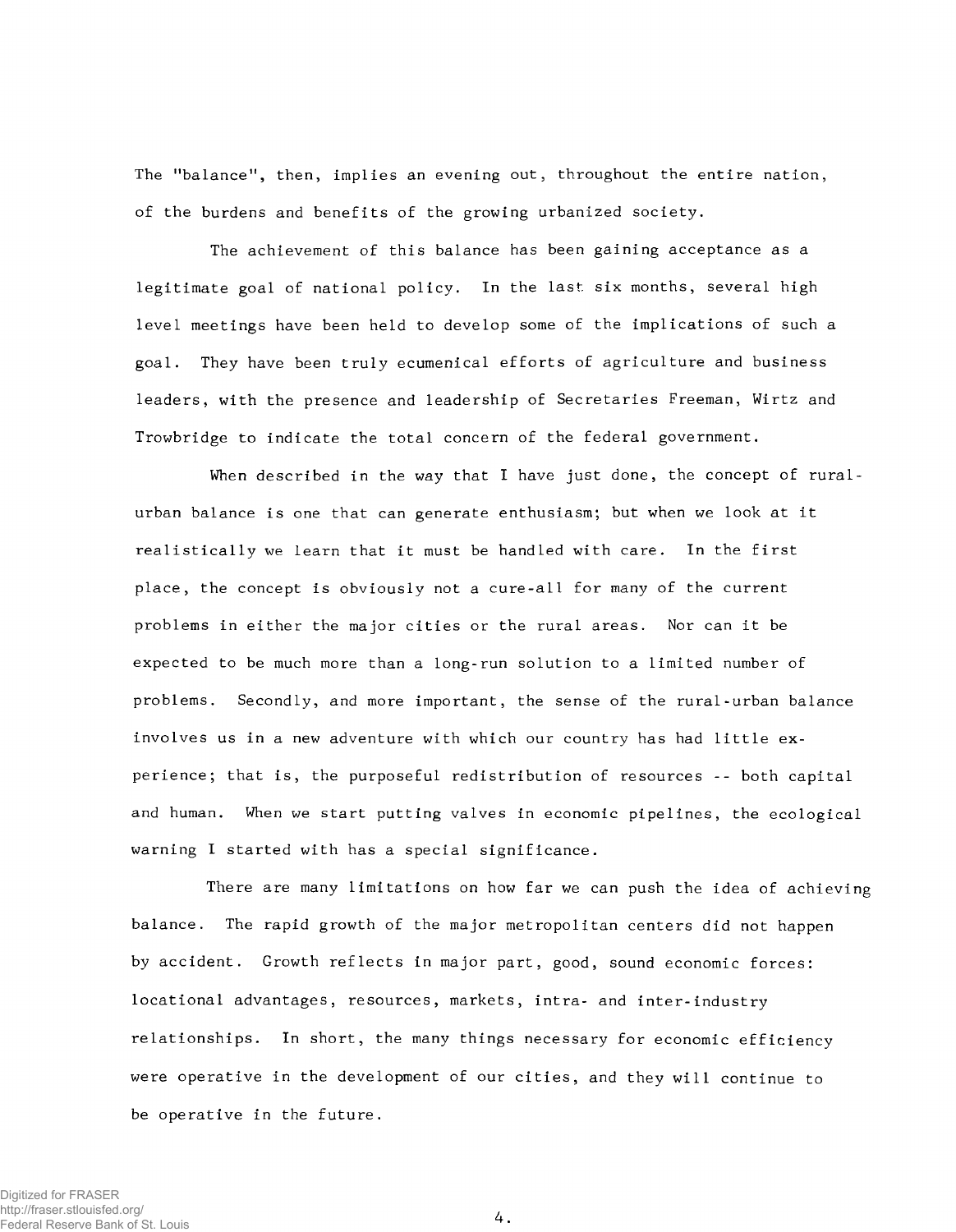**Economists use the phrase, "neutral projections11; freely translated, this means that based upon present trends and conditions, social and economic** momentum, left undisturbed, will produce a reasonably predictable pattern in **the future. I have emphasized Mleft undisturbed", and I will return to it later. The neutral projections for the Ninth Federal Reserve District indicate a growth in urbanization from 52.8% in 1960 to 59.9% in 1975. Contrasted with an urban concentration in 1960 of 70%, and a projected 80% in 1975 for the nation, this doesn't seem high; but included in the Ninth District are two states that are not yet 50% urban - - a point reached for the nation as a whole in 1917. My point is that whether or not it is desirable for our country, urban areas will continue to grow at the expense of the rural areas for a complex list of reasons, some of which have had economic validity -- and this growth projection and its pattern can only be altered significantly by changing in some way the factors causing it in the first place.**

**Stopping, or even reversing in some measure, the flow from country to city is hardly an answer in itself to the social and economic problems of the city slum-dweller. Many of these people have moved to the city because they were unable to cope with the technological change in agriculture; obviously, on an as-is basis, they cannot easily fit into an industrial urban society where skill is at an increasing premium.**

**Many of the technologically displaced who remain in the rural areas are not better off, and in some cases their prospects are worse, for they have less visibility. It's hard to stage a riot in Lame Deer, Montana that will attract much attention. No, holding people on their farms, without**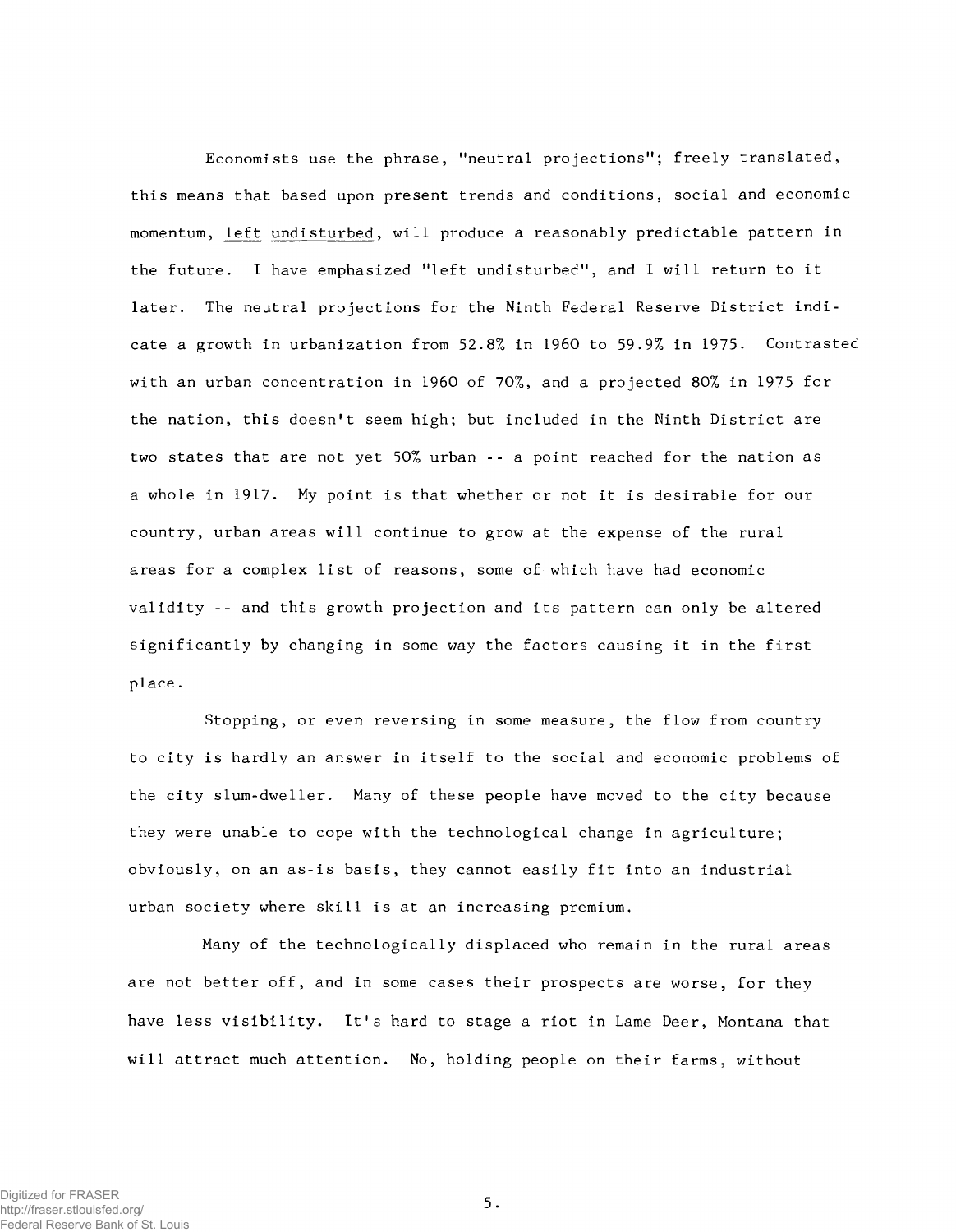**regard to the economic viability of these farms, is no solution. The "family farm" has enormous appeal in a country grappling with geo-politics, space exploration, and other issues of like complexity and unpleasantness, but joining the words "family" and "farm" is a deceit. A farm in our economic system of restrained capitalism properly should be thought of as a food factory which, like any other industrial plant, has to make money not only to remain solvent (a term as tricky to define as the "family farm"), but to attract human and financial capital.**

**To adjust our agricultural programs to hold these people above the poverty level on the farm would require programs which would necessarily affect the gains in efficiencies that we have seen in agriculture. I doubt very much that the American urban society would accept a program of such a nature.**

**One of the neutral projections of promise going for the rural-urban balance policy is the emergence of the economic potential of some of our** intermediate-size cities, for to a large degree, the pattern of such de**velopment is already set. We know that many industries or firms are not economically tied to specific locations, but are fairly flexible as to location within broad geographic regions. They can and would decentralize or relocate if they are given sufficient incentive. On the other side of the coin, we also know that there are many more communities than potential firms capable of decentralizing. We are also fairly certain that a kind of diseconomy of scale exists among cities. The largest cities have essentially reached the point of increasing per unit costs, and the costs associated with** additional population exceed what the cities' resources can bear. But what, **then, is the appropriate size community to become a critical economic mass, to paraphrase a term of my physicist friends, without necessarily adding to**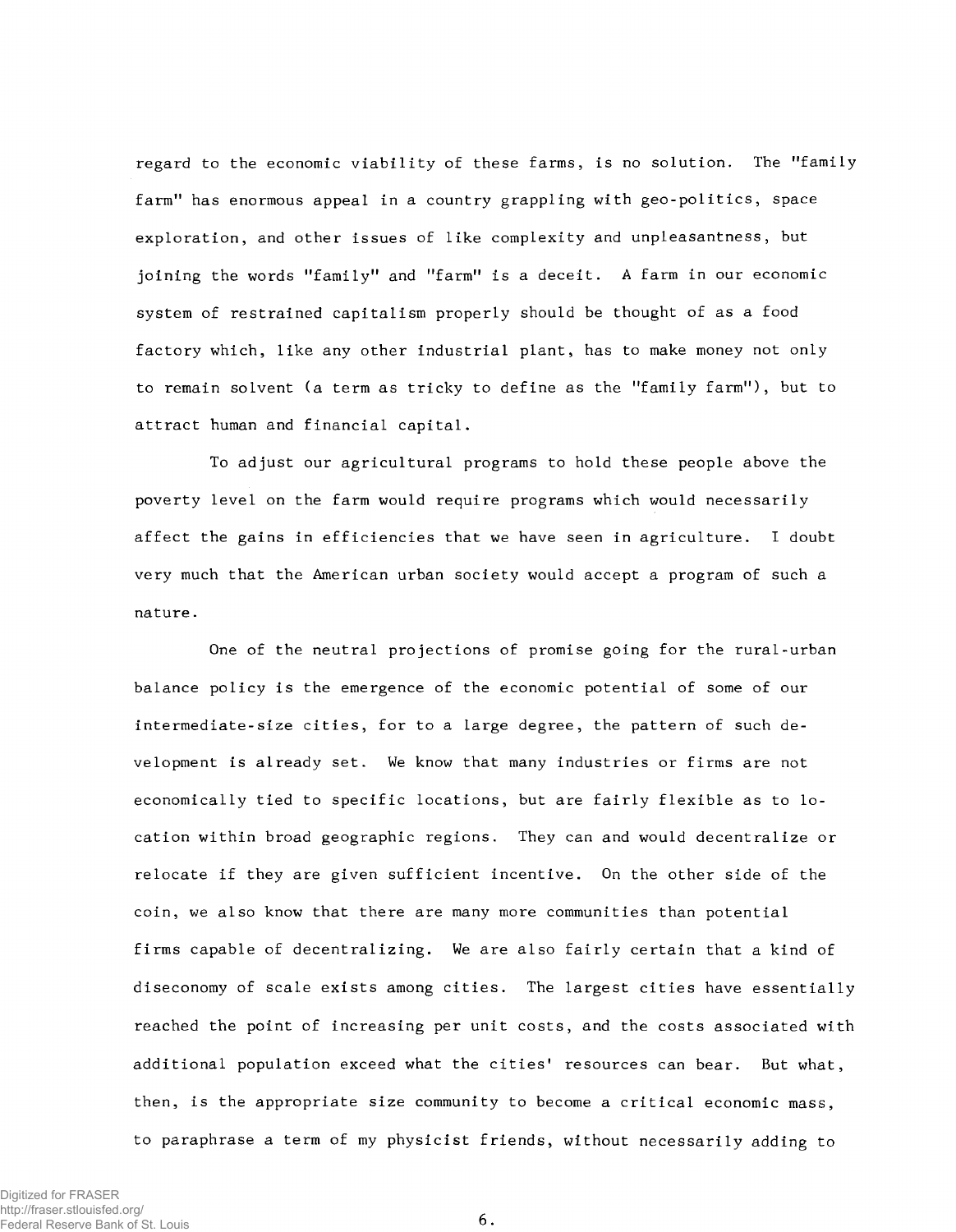**the critical social mess of our largest cities? Stated differently, at what level does economic growth become self-generating without becoming a social cancer? There is no easy answer, although we can get some idea from the economic studies of city services. For example, James Conant estimated that the minimum efficient size high school, one of our major local governmental units, is one that graduates at least 100 students per year - - a graduating class which would require a population of about 10,000 people. Other studies indicate that the efficient provision of public services such as health, police and fire protection requires community populations of at least 50,000 and probably up to 100,000 persons.**

**Unless modified in some way, the major beneficiaries of a policy of rural-urban balance probably would be the intermediate size cities and smaller metropolitan areas. These are the communities that have the basic size qualities necessary to achieve industrial growth. Many cities in the Upper Midwest come to mind as examples. There are Fargo and Bismarck in North Dakota; Great Falls and Billings in Montana; Duluth, Minnesota; Spokane, Washington; just to mention a few. And let me hasten to add that I am not referring to the city limits but to metropolitan areas probably better defined in terms of reasonable commuting distances rather than political boundaries. Out of this development, we may expect to see new metropolitan areas, not necessarily in the sense of new cities, but in the sense of conglomerations of existing communities, or what are probably inappropriately called, "strip cities".**

**This means, of course, that the problems facing many of the smaller** towns are not going to go away without assistance. The pressures they al**ready feel in terms of economic stagnation and difficulties in providing the**

7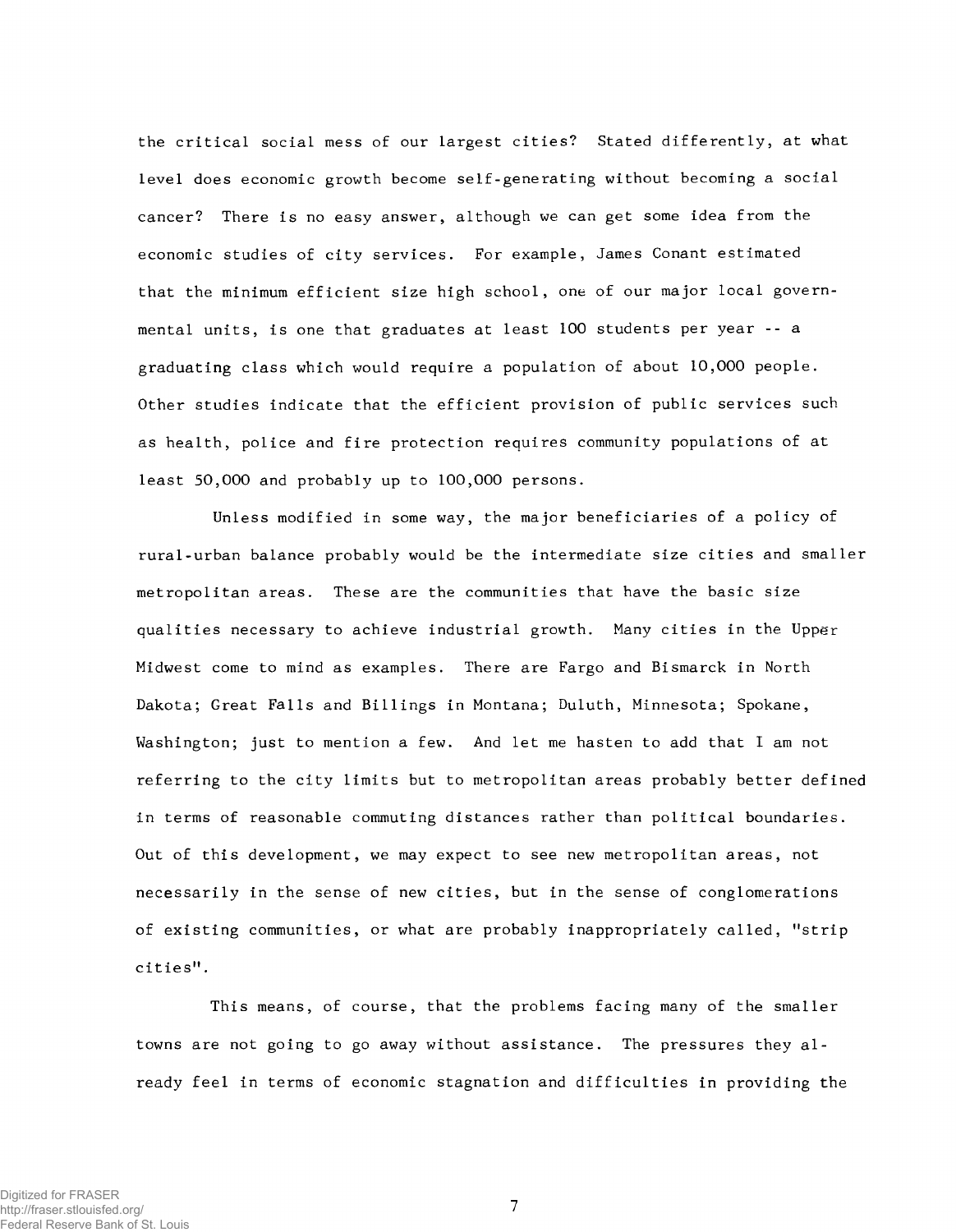**necessary services for those who remain will continue to exist. The neutral projections are hardly reassuring for these communities. If they are to share in the economic growth rate of the U. S. as a whole, something new has to be added to alter the neutral projections.**

**What we are really talking about in implementing a better ruralurban balance is the creation of a way to alter the traditional allocation of productive resources. It would involve the shifting of labor and capital to locations other than those to which they would now move or develop. More specifically, we are calling for the movement of capital to the labor resource. Unfortunately, we know very little about the economic effect of such a redistribution; but one thing is certain -- there is a cost, much of which is hidden, to any movement of resources. For example, until recently the urban resident participated in the agricultural resource adjustment that has so severely racked our rural areas, primarily through ample and relatively cheap food supplies. To be sure, farm programs raised taxes to a modest extent. The full cost of the farm adjustment process, however, is still to be extracted, and part of that tab is descending on the city in forms never imagined. So when we embark on a new program designed to reallocate resources, we must be prepared to pay the cost. What are the costs? I don't think we know in quantitative terms. We can get some ideas, however. For instance, each time an individual moves from the rural areas to the city, the cost of public services associated with him is also transferred. These costs vary by community, and presumably they are lower in the intermediate size community than in the larger city. We can also assume that they are lower in intermediate size cities than in the small rural community, although the case is not quite**

8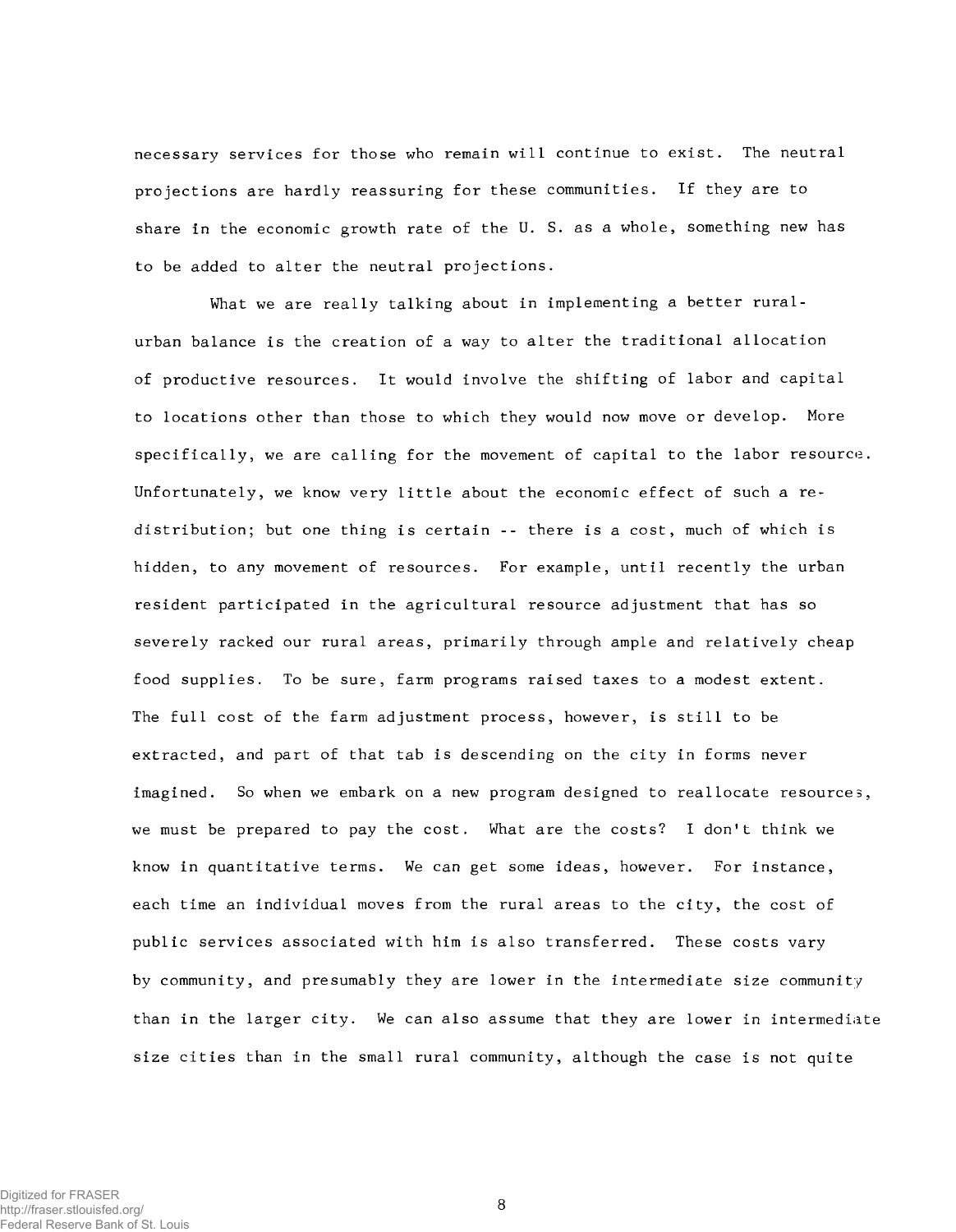**so clear. On the other hand, we do not know the precise nature of the impact of increased industrialization and population on the fixed plant schools, hospitals, utilities -- in terms of scale.**

**Obviously we need to evaluate the overall effect on the nation's economy. For instance, it would be of no long-run benefit to reallocate resources in such a way as to shut off or impede national growth, for it is through national growth that we are able to achieve regional growth and gains in economic welfare. Stated differently, achievement of rural-urban balance must not come at the expense of economic efficiency and production. Especially in relation to world markets. The strength of our economy still lies in its ability to provide goods to our domestic economy at the lowest possible prices, as well as remaining competitive in world markets. Thus, the allocation of resources involves much more than a solution to the problems of our cities and countryside. One must consider the broader ramifications that it would have on the many sectors of our economy.**

Perhaps this sounds less than enthusiastic -- that I really don't **see much in the rural-urban balance concept. This is not true. What I am trying to say is that there are really no simple solutions to the problems we face today, and we can no longer afford to leap without a long look at where we might land.**

**The rural-urban balance concept as a national policy implies some modifications in the economic processes of both private and public sectors of the economy if economic growth is to be spread around. The achievement of "balance11, just as the achievement of other national policy goals such as "full employment", "reasonable price levels" and "economic growth", will require consciously directed public-private effort to encourage decisions**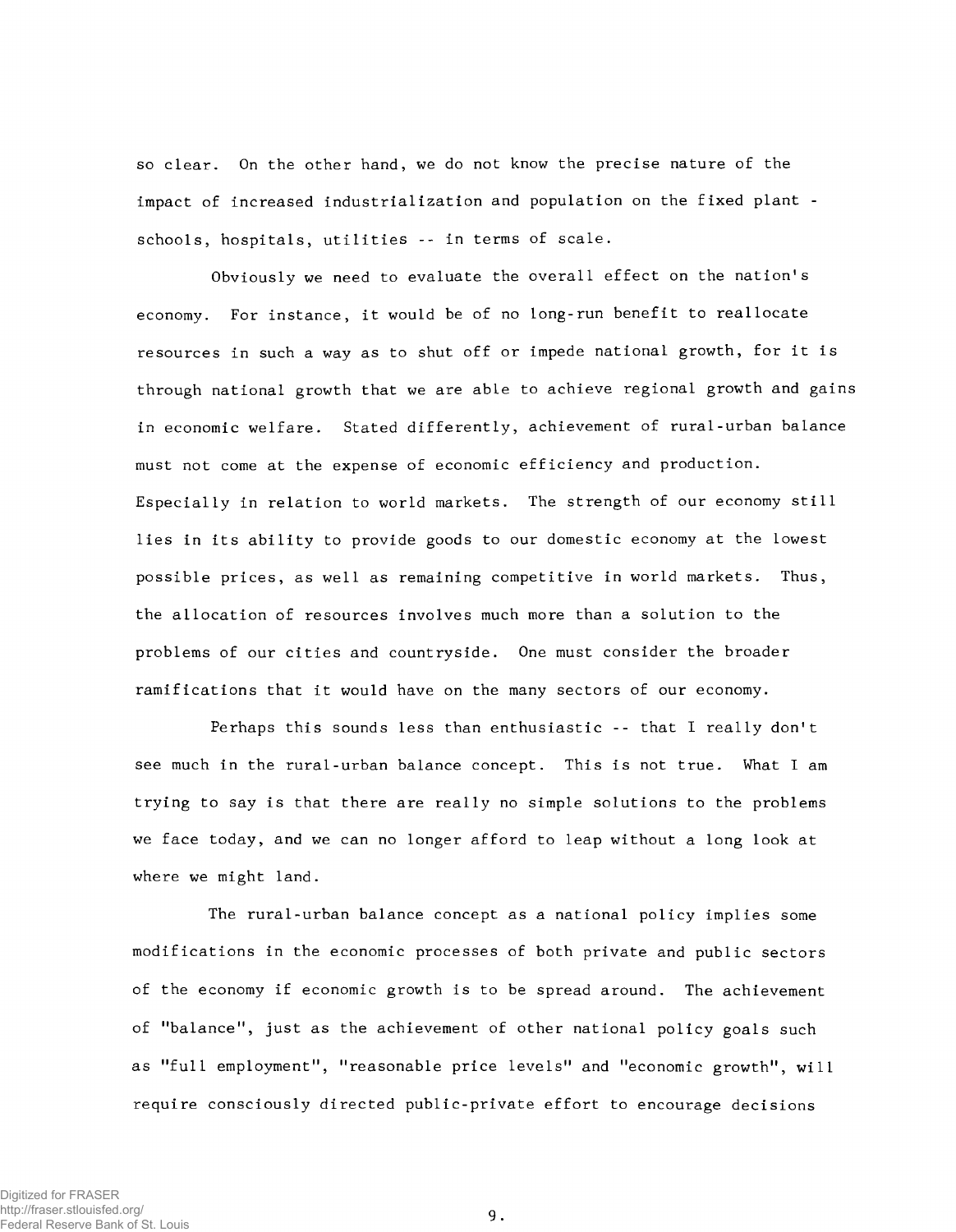**consistent with the objective. The private sector on a national level is becoming aware of the social costs and benefits involved in corporate planning. Major U. S. corporations are becoming very much aware of the name of the game -- Survival. A failure to become involved in the social planning process is to surrender the political, economic and social value system of our country -- a system in delicate balance right now.**

**Quite obviously the same considerations must enter decisions to invest public moneys. It is impossible to think that spending by government is neutral in economic terms, and that the sheer size of direct government spending, along with other governmental influence on investment decisions, has no effect on the allocation of resources. To believe that the government can or should act in such a manner as not to interfere with the structure of the economy is simply hiding from the realities of life. Accepting the fact that the government does loom large in our economy, it follows that public actions should be considered with respect to their impact on the various regions of the nation. Again, may I add quickly, that there is recognition of this fact at the federal level, and actions are being taken to coordinate spending activities. General acceptance by Congress of the rural-urban balance concept will assure greater coordination and become an integral part of the governmental decision-making process.**

**I have said little about the specific tools of economic growth -- mostly because there are no new ones necessary. Education, tax incentives, and credit programs have been used as instruments of national policy for years.** Vocational-technical education programs to train or retrain unskilled people; **tax incentive programs on the federal level to shift part of the cost of building plants in areas outside the normal investment parameters -- areas**

10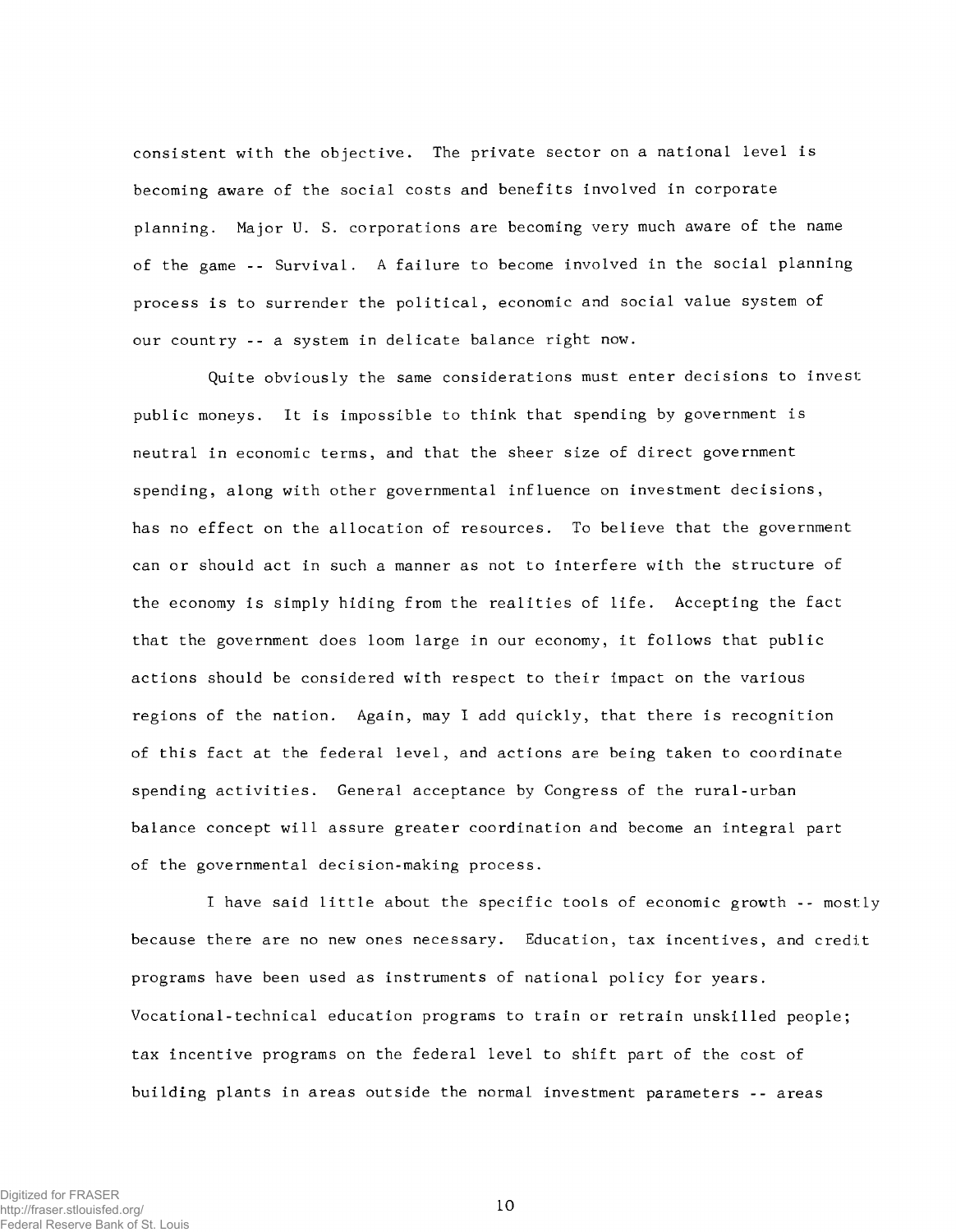**like the ghettos in the largest cities or untried rural areas -- from individual companies to society as a whole, where the social increment belongs; credit programs designed to equalize credit availability through the private sector by guaranties or participations; these are some of the applications being considered on a national level.**

**But whatever happens at these exalted levels, there is an essential role for those out where the action inevitably must be. An area must want economic growth, and the people in it must be willing to pay, and play, their part. First on the local list of tools is a political awareness and a desire to create a local environment in which growth can occur. Modernization of local government is an absolute necessity and the best way I know of to indicate to yourselves and the plant locator the seriousness of your intentions. There are other tools, like an inventory of the community, broadly defined, that can be used only by the people who are** there; the others require national effort, partly by the nature of the tools, **and partly, I suspect, because there is a vacuum most places at the state anc regional levels. It need not be, but it is there, and no useful purpose is served in glossing over the fact. In looking about the Ninth District, I get the feeling we have recreated the city-states of ancient Greece. To get two communities to submerge their individual objectives for the greater good of a state or a region is not much easier than it was for Athens and Sparta, even if you have a taste for hemlock.**

**The strength of the rural-urban concept is its rejection of the view we citizens of the United States live in compartments. Economic and political apartheid make no more sense than racial apartheid. Rural America and urban**